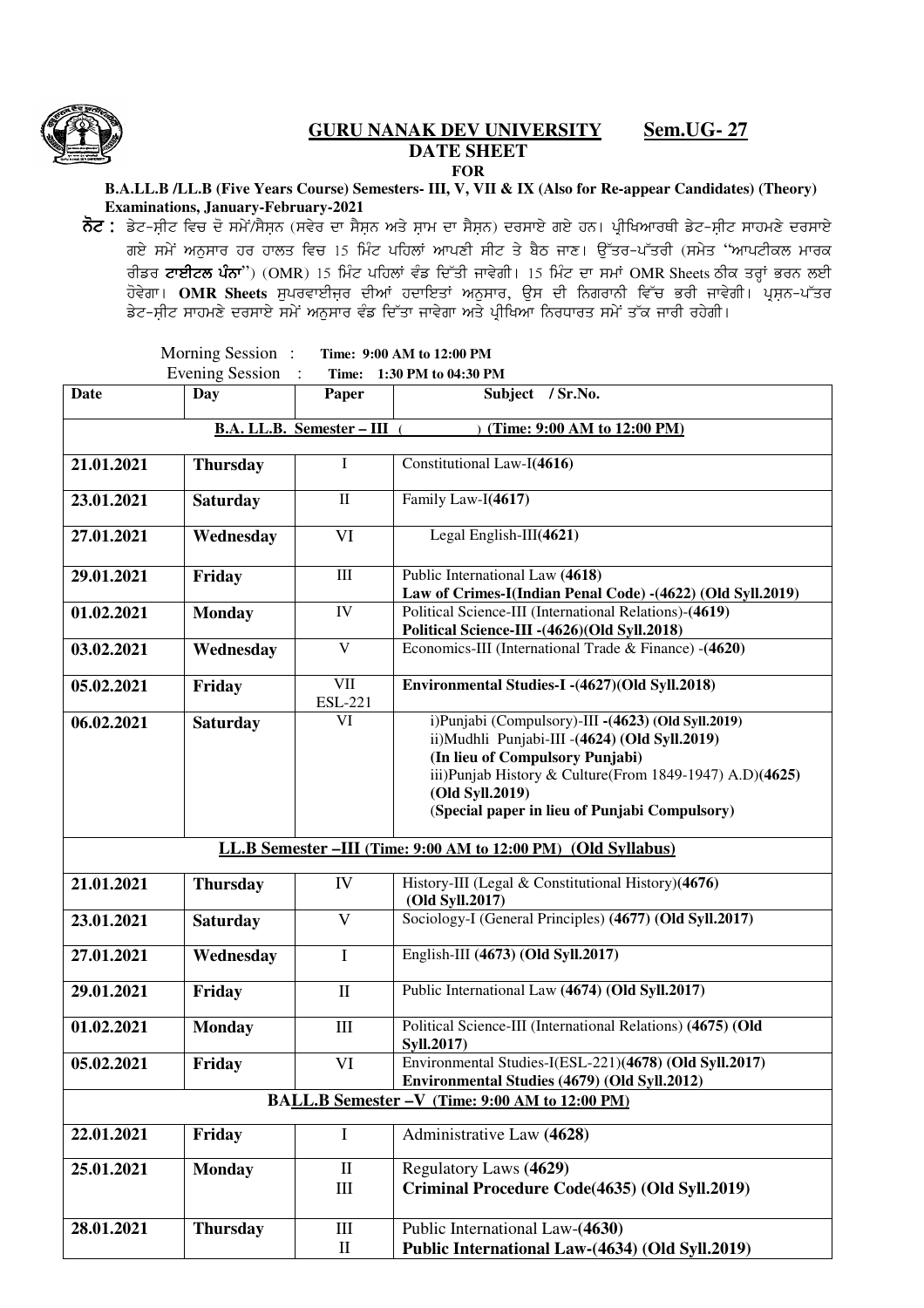| 30.01.2021                                                       | <b>Saturday</b> | IV                      | Law Of Property(4631)                                                                     |  |  |  |  |
|------------------------------------------------------------------|-----------------|-------------------------|-------------------------------------------------------------------------------------------|--|--|--|--|
| 02.02.2021                                                       | <b>Tuesday</b>  | $\mathbf{V}$<br>VI      | Political Science-V(4632)<br>Political Science-V(4638)(Old Syll.2019)                     |  |  |  |  |
| 04.02.2021                                                       | <b>Thursday</b> | VI                      | Sociology-II (4633)                                                                       |  |  |  |  |
|                                                                  |                 | $\mathbf V$             | Opt.i) History-I (4636)(Old Syll.2019)<br>Opt.ii) Sociology-I (4637)(Old Syll.2019)       |  |  |  |  |
| LL.B Semester -V (Time: 9:00 AM to 12:00 PM) (Old Syllabus-2018) |                 |                         |                                                                                           |  |  |  |  |
| 22.01.2021                                                       | Friday          | $\mathbf{I}$            | Constitutional Law-I (4681)                                                               |  |  |  |  |
| 25.01.2021                                                       | <b>Monday</b>   | III                     | Labour Law and Industrial Law-I (4682)                                                    |  |  |  |  |
| 28.01.2021                                                       | <b>Thursday</b> | IV                      | Law of Contract and Specific Relief Act (4683)                                            |  |  |  |  |
| 30.01.2021                                                       | <b>Saturday</b> | $\mathbf V$             | Law of Crimes-I (4684)                                                                    |  |  |  |  |
| 04.02.2021                                                       | <b>Thursday</b> | $\mathbf I$             | Sociology-III (4680)                                                                      |  |  |  |  |
| BALL.B Semester - VII (Time:1:30 PM to 4:30 PM)                  |                 |                         |                                                                                           |  |  |  |  |
| 23.01.2021                                                       | <b>Saturday</b> | I                       | Regulatory Laws (4641)                                                                    |  |  |  |  |
| 27.01.2021                                                       | Wednesday       | $\mathbf{I}$            | Alternative Dispute Resolution (4642)                                                     |  |  |  |  |
| 29.01.2021                                                       | Friday          | III                     | Labour Law-I (4643)                                                                       |  |  |  |  |
| 01.02.2021                                                       | <b>Monday</b>   | IV                      | Rent Law (4644)                                                                           |  |  |  |  |
| 03.02.2021                                                       | Wednesday       | $\overline{\mathbf{V}}$ | i.) Prison Administration (4645)<br>ii.) Insurance Law (4646)<br>iii.) Banking Law (4647) |  |  |  |  |
|                                                                  |                 |                         | iv.) Comparative Constitution (4648)                                                      |  |  |  |  |
| LL.B Semester -VII (Time:1:30 PM to 4:30 PM) (Old Syllabus-2019) |                 |                         |                                                                                           |  |  |  |  |
| 23.01.2021                                                       | <b>Saturday</b> | I                       | Family Law-I (4685)                                                                       |  |  |  |  |
| 27.01.2021                                                       | Wednesday       | $\rm II$                | Alternative Dispute Resolution (4686)                                                     |  |  |  |  |
| 29.01.2021                                                       | Friday          | $\rm III$               | Administrative Law (4687)                                                                 |  |  |  |  |
| 01.02.2021                                                       | <b>Monday</b>   | ${\bf IV}$              | Jurisprudence (4688)                                                                      |  |  |  |  |
| 03.02.2021                                                       | Wednesday       | $\mathbf V$             | Land Laws (4689)                                                                          |  |  |  |  |
| LL.B Semester - IX (Time:1:30 PM to 4:30 PM)                     |                 |                         |                                                                                           |  |  |  |  |
| 22.01.2021                                                       | Friday          | I                       | Civil Procedure Code & Limitation Act-(4651)                                              |  |  |  |  |
| 25.01.2021                                                       | <b>Monday</b>   | $\mathbf{I}$            | Criminal Procedure Code -(4652)                                                           |  |  |  |  |
| 28.01.2021                                                       | <b>Thursday</b> | $\rm III$               | Principles of Taxation Law (4653)                                                         |  |  |  |  |
| 30.01.2021                                                       | <b>Saturday</b> | IV $(i)$                | Socio-Economic Offences-(4654)                                                            |  |  |  |  |
| 02.02.2021                                                       | <b>Tuesday</b>  | IV(ii)                  | Public Interest Litigation-Legal Aid And Para Legal Services<br>(4655)                    |  |  |  |  |
| 04.02.2021                                                       | <b>Thursday</b> | IV(iii)                 | Prison Administration(4656)                                                               |  |  |  |  |
| 06.02.2021                                                       | <b>Saturday</b> | IV(iv)                  | Indian Federalism(4657)                                                                   |  |  |  |  |
| 08.02.2021                                                       | <b>Monday</b>   | IV(v)                   | Humanitarian and Refugee law(4658)                                                        |  |  |  |  |